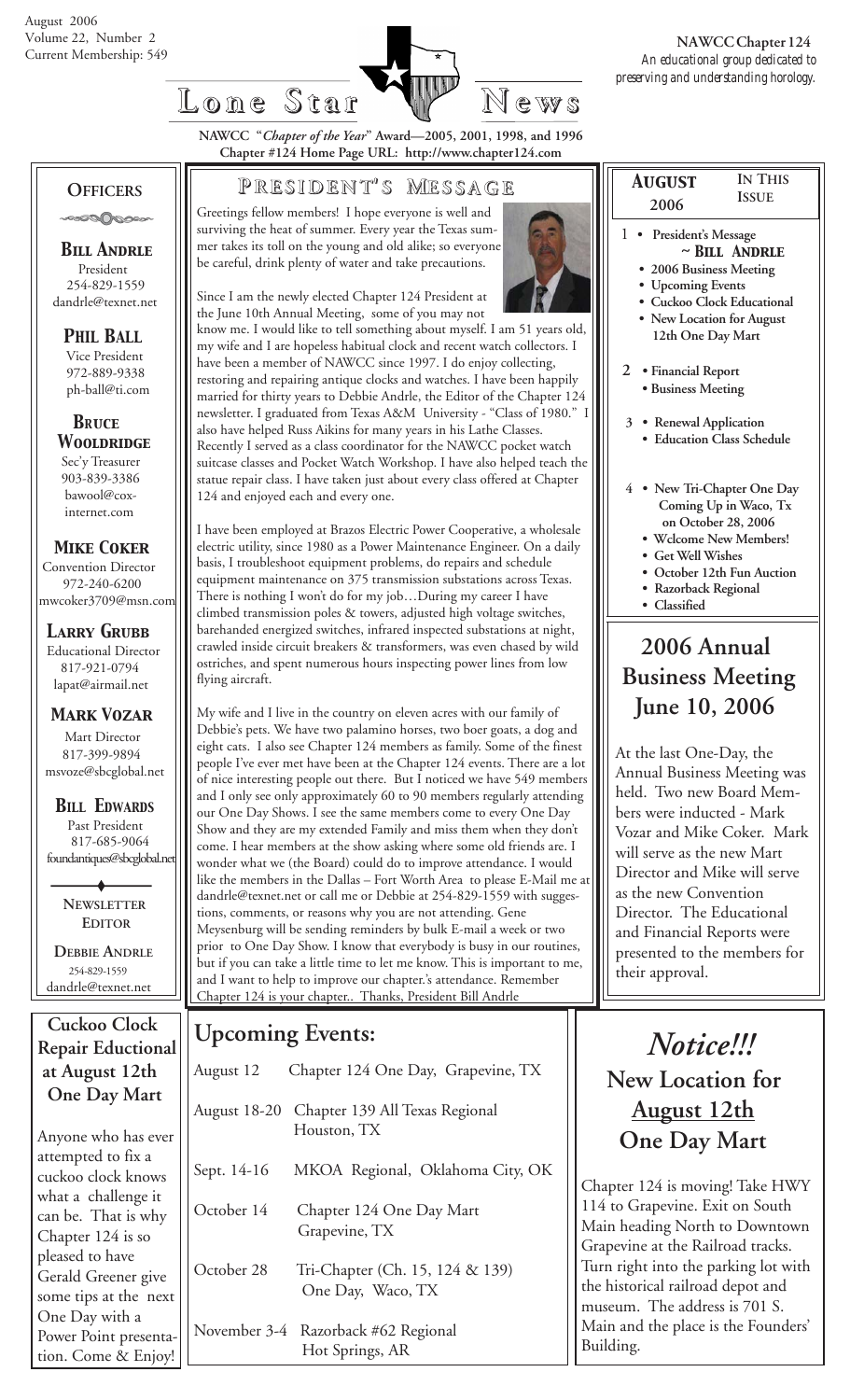## **FINANCIAL REPORT – Annual Meeting**

June 10, 2006

Our Board of Directors has worked hard to take good care of Chapter 124's assets and members. As a result, we had a profitable year ending up in the black by \$8,344.29.

Chapter 124 Membership seems to be holding when the National membership is declining. We had 537 members on May 31, 2005 and 544 members on May 31, 2006. There were about thirty members who did not renew after the 5 year \$6.00 membership program lapsed.

As of the end of the fiscal year, Chapter 124 has the following assets:

| Comerica Bank CD\$37,088.88       |  |
|-----------------------------------|--|
| Comerica Bank Checking\$27,039.47 |  |
|                                   |  |
| Total Cash Assets\$64,895.00      |  |

Educational tool inventory (est).…….....\$8,843.13

Grand Total Assets…………..……......\$73,738.13

One of our primary goals is to operate within a balanced budget and plan our income and expenses as much as possible.

Chapter income comes from dues, regional shows, educational classes, one-day shows, auctions, donations, bank interest, and advertisements.

| Educational class tuition\$5,225.00        |  |
|--------------------------------------------|--|
| One Day Show\$3,420.00                     |  |
| Auctions (Richardson & Sheppard)\$1,113.70 |  |
| Donations (Don Robbins)\$1,760.50          |  |
| Bank interest\$1,238.89                    |  |
|                                            |  |
| Total income\$46,218.09                    |  |

Chapter Expenses are expenditures that are primarily used to run the Chapter's day-to-day operations - One-Day events, Educational Classes, the newsletter and the Regional Show.

| One Day Shows & Events\$3,705.28      |  |
|---------------------------------------|--|
| Educational Room & Supplies\$4,159.75 |  |
|                                       |  |
| Regional Show\$19,012.75              |  |
|                                       |  |
|                                       |  |

The One-Day Shows' expenses have improved this past year. Three auctions have increased attendance from around 96 (with an auction) to 68 (without an auction). In the past, the Arlington One-Days lost money due to the cost of the food and facility (\$1,325.00 F&F per event). The new facility at Bedford helped the situation. Averages were \$900.00 F&F per event (32% decrease). If we remove the auction income from the statement, we would only have lost \$286.28 for the fiscal year.



President Bill Edwards, Secretary/Treasurer Bill Andrle and Convention Director Phil Ball at Annual Meeting

The Educational Classes expenses have improved also this past year. The Old City Park Classroom rental was \$50.00 per day versus the new Grapevine Founders Facility at \$35.00 per Day which is a 30% decrease in cost. The newsletter expenses keep going up with the printing & postage cost increasing.

The Regional Income & Expense seems to fluctuate over the years (2002-2006). The income varies from \$25,840.00 (2004) to \$28,655.00 (2005) and the expenses vary the same way such as from \$10,569.78 (2003) to \$8,309.49 (2004). The following is a summary recap from 2006 Regional asked by last year's membership:

| Total Regional income\$27,710.00  |  |
|-----------------------------------|--|
| Total Regional Expense\$19,012.75 |  |
|                                   |  |
|                                   |  |
|                                   |  |
|                                   |  |
| Educational Speaker cost\$775.95  |  |
|                                   |  |

The 2005 Budgeted Expenses held relatively steady at \$37,629.00 compared with the Actual Expenses of \$37,873.80. This is less than a 1% increase over the 2005 budget.

The 2006 Proposed Budget is \$39,413.00 which is a 4% increase over the 2005 Actual Expenses. The Additional Budget Expenses are mainly for items that the Educational instructors wanted to buy for the classes: Additional Lighting, a Microlathe, Bushing Machine, Pocket Watch Supplies and a LapTop Computer.

Bill Andrle, Secretary/ Treasurer Gene Meysenburg, Bookeeper



Incoming President Bill Andrle presented new Past President Bill Edwards with Chapter 124 Life Time Membership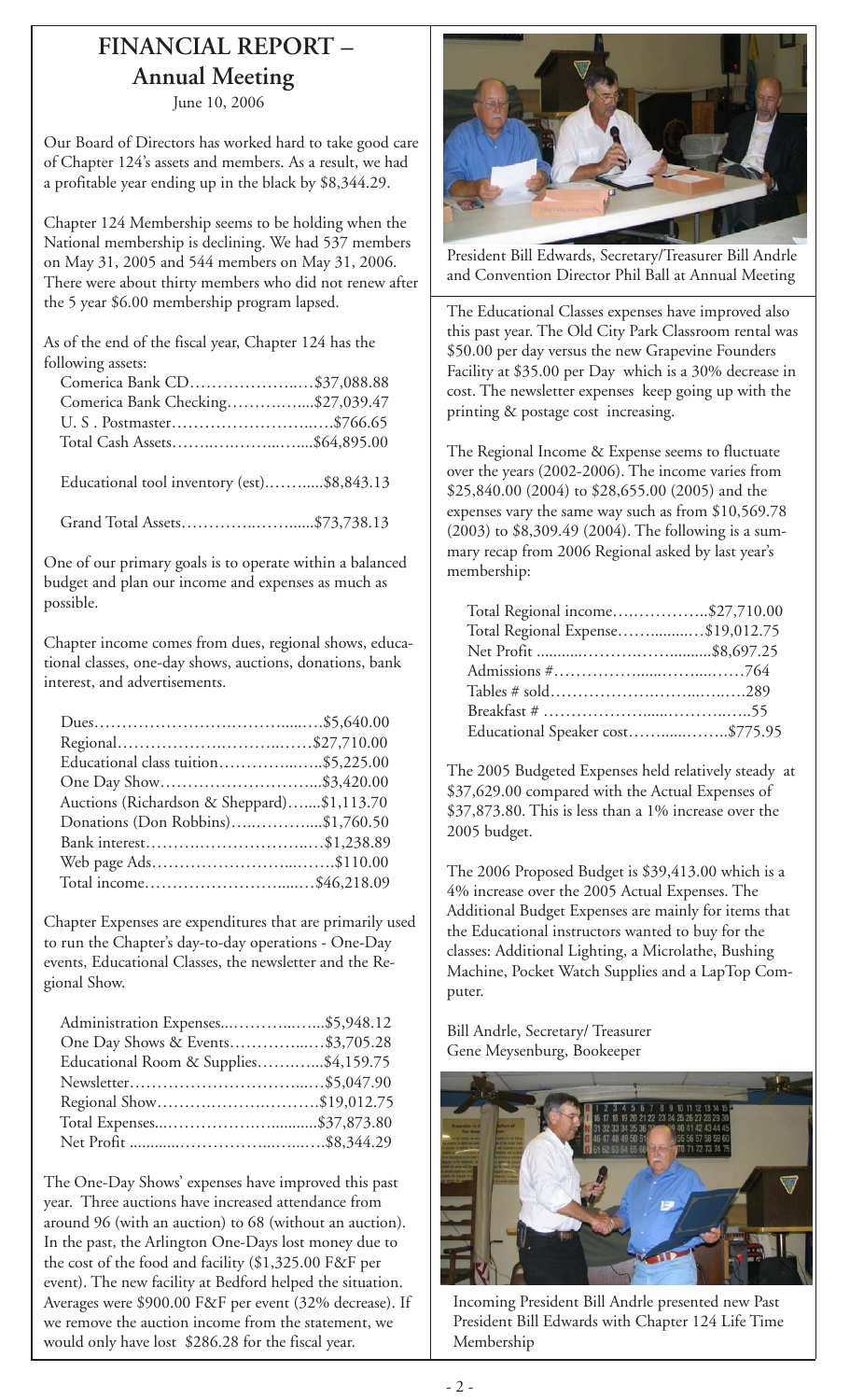|                                                                                                                                                                                                                                  |                                                                                                                                                                                           |             | APPLICATION/RENEWAL for LONE STAR CHAPTER 124, NAWCC                                                                                                          |               |  |
|----------------------------------------------------------------------------------------------------------------------------------------------------------------------------------------------------------------------------------|-------------------------------------------------------------------------------------------------------------------------------------------------------------------------------------------|-------------|---------------------------------------------------------------------------------------------------------------------------------------------------------------|---------------|--|
| An educational group dedicated to preserving and understanding horology.<br>Complete & send with applicable check made payable to LONE STAR CHAPTER #124<br>GENE MEYSENBURG GM1000@PRODIGY.NET, 11028 Creekmere, Dallas TX 75218 |                                                                                                                                                                                           |             | $\Box$ New #124 Member<br>Dues are \$10 per year.<br>Renew my membership<br>Join/renew for 1 - 5 years                                                        | yrs @ $$10 =$ |  |
|                                                                                                                                                                                                                                  |                                                                                                                                                                                           |             | Check appropriate box:<br>To join Chapter #124, you must be an NAWCC member, or have applied for NAWCC                                                        |               |  |
| Please PRINT:                                                                                                                                                                                                                    |                                                                                                                                                                                           |             | membership. Have you applied for National membership, but haven't gotten a member-<br>ship number? Check here __, [Date of your application/check to National |               |  |
|                                                                                                                                                                                                                                  | Mr__Mrs__Miss_Ms_Clease check appropriate blank.)                                                                                                                                         |             |                                                                                                                                                               |               |  |
|                                                                                                                                                                                                                                  |                                                                                                                                                                                           |             |                                                                                                                                                               |               |  |
|                                                                                                                                                                                                                                  |                                                                                                                                                                                           |             | STREET PHONE PHONE                                                                                                                                            |               |  |
|                                                                                                                                                                                                                                  |                                                                                                                                                                                           |             | $CITY$ $ZIP$ $ZIP$                                                                                                                                            |               |  |
| E-Mail:                                                                                                                                                                                                                          |                                                                                                                                                                                           |             |                                                                                                                                                               |               |  |
|                                                                                                                                                                                                                                  |                                                                                                                                                                                           |             |                                                                                                                                                               |               |  |
| Who recommended you?                                                                                                                                                                                                             |                                                                                                                                                                                           |             |                                                                                                                                                               | 08/06         |  |
|                                                                                                                                                                                                                                  | <b>UPCOMING EDUCATION CLASSES</b><br>Location for Classes : Founder's Building, 701 S. Main, Grapevine, TX.<br>Check Chapter 124 Website @ www. chapter124.com for Any Changes or Updates |             |                                                                                                                                                               |               |  |
| <b>CLASS</b>                                                                                                                                                                                                                     | <b>DATE</b>                                                                                                                                                                               | <b>COST</b> | <b>INSTRUCTOR</b>                                                                                                                                             |               |  |
| <b>Weight Driven</b><br><b>Clock Repair 400</b>                                                                                                                                                                                  | August 26 & 27,<br>Sept. 2 & 3<br>9AM to 5 PM                                                                                                                                             | \$100.00    | Phil Ball<br>972-889-9338                                                                                                                                     |               |  |
| <b>Reversed Glass</b><br>Painting                                                                                                                                                                                                | Sept. 23 & 24<br>9AM to 5 PM                                                                                                                                                              | \$50.00     | Phil Gregory<br>972-717-4021                                                                                                                                  |               |  |
| Jewler's Lathe 1 & 2<br>(joint class w/Clock100)                                                                                                                                                                                 | Sept. 30, 2006<br>9AM to 5 PM                                                                                                                                                             | \$25.00     | <b>Russ Aikins</b><br>972-422-7813                                                                                                                            |               |  |
| Clock Repair 100                                                                                                                                                                                                                 | Sept. 30 & Oct.1,<br>October 7 & 8<br>9AM to 5 PM                                                                                                                                         | \$100.00    | Mark Vozar<br>817-399-9894                                                                                                                                    |               |  |
| Clock Repair<br>Troubleshooting                                                                                                                                                                                                  | October 21, 2006<br>9AM to 5PM                                                                                                                                                            | \$25.00     | Fred Tischler<br>Register w/Larry Grubb<br>817-921-0794                                                                                                       |               |  |
| <b>Dial Painting</b>                                                                                                                                                                                                             | October 28 & 29,<br>November 4 & 5<br>9AM to 5 PM                                                                                                                                         | \$100.00    | Phil Gregory<br>972-717-4021                                                                                                                                  |               |  |
| <b>NAWCC Pocket Watch</b><br>(Basic) Suit Case Class                                                                                                                                                                             | November 9-12<br>9AM to 5 PM                                                                                                                                                              | \$275.00    | <b>Bill Andrle</b><br>254-829-1559                                                                                                                            |               |  |
| <b>Wooden Gear Clock</b><br>Repair                                                                                                                                                                                               | January 6 & 7, 2007<br>9 AM to 5 PM                                                                                                                                                       | \$50.00     | Phil Gregory<br>972-717-4021                                                                                                                                  |               |  |
| <b>Spring Barrel Clock</b><br>Repair                                                                                                                                                                                             | January 20, 21 & 27<br>9 AM to 5 PM                                                                                                                                                       | \$75.00     | Phil Ball<br>972-889-9338                                                                                                                                     |               |  |
|                                                                                                                                                                                                                                  |                                                                                                                                                                                           |             | Pocket Watch Tools, Parts and Movements Needed for Work Shops                                                                                                 |               |  |

If anyone has some old pocket watch materials they cannot use anymore, any and all donations to the chapter would be greatly appreciated. There is nothing more discouraging for beginning students than not being able to find parts to fix their pocket watch project in class. Materials such as crystals, hands, jewels, main springs, stems, and staffs are particularly needed Movements, partial or whole, and tools are needed also. Please contact Bill Andrle at 254-829-1559 or Larry Grubb at 817-921-0794. Thanks to Hugh Slough for donating some watch